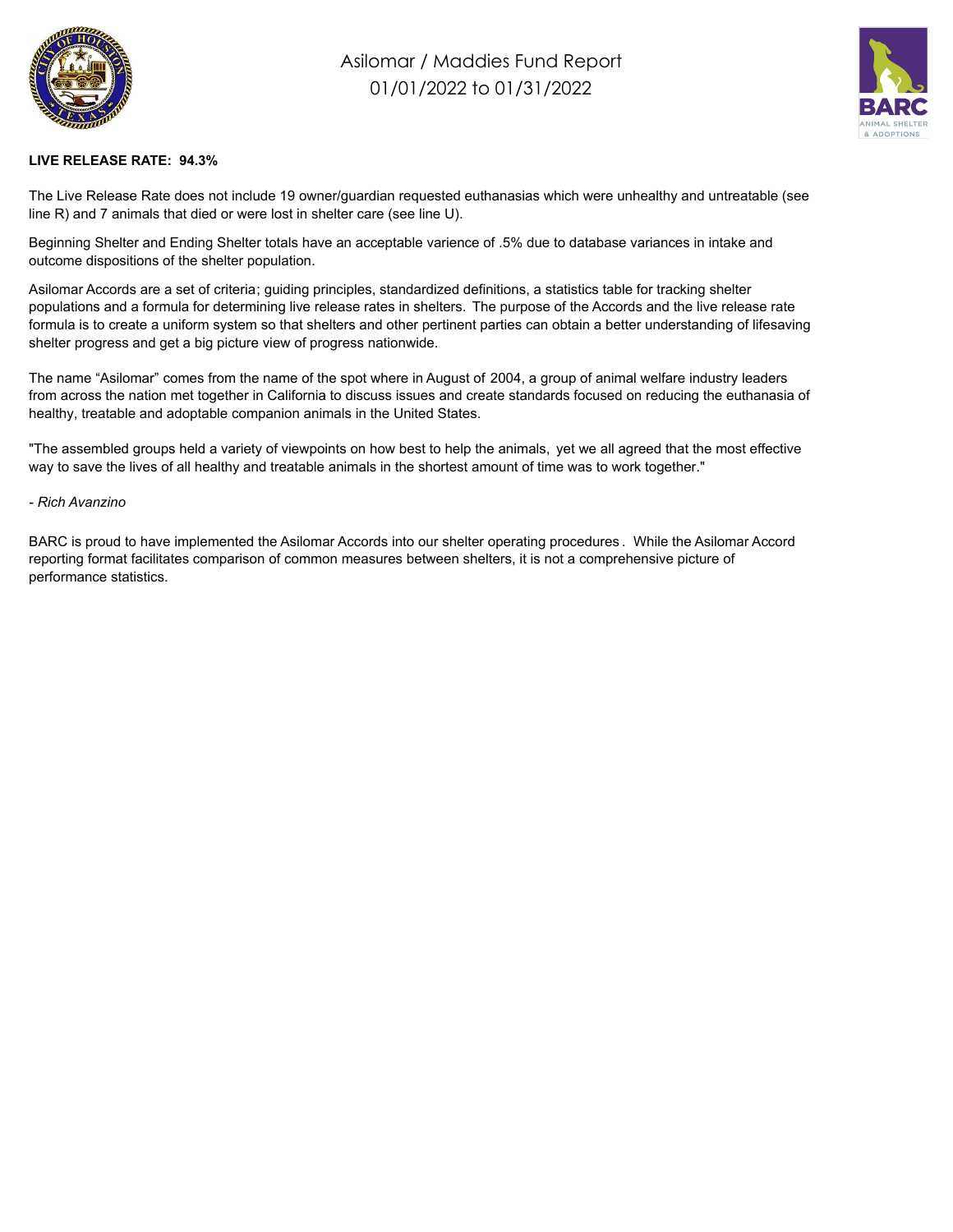| A | <b>BEGINNING SHELTER COUNT (INCLUDING FOSTERS)</b>                           | Dog<br>691 | Cat<br>927     | <b>Total</b><br>1618 |
|---|------------------------------------------------------------------------------|------------|----------------|----------------------|
|   | <b>INTAKE (Live Dogs and Cats Only)</b>                                      |            |                |                      |
|   | <b>From the Public</b>                                                       |            |                |                      |
|   | Healthy                                                                      | 443        | 89             | 532                  |
|   | Treatable-Rehabilitatable                                                    | 190        | 27             | 217                  |
|   | Treatable-Manageable                                                         | 11         | $\overline{2}$ | 13                   |
|   | Unhealthy & Untreatable                                                      | 179        | 80             | 259                  |
| В | <b>Subtotal Intake from the Public</b>                                       | 823        | 198            | 1021                 |
|   | Incoming Transfers from Organizations within Community/Coalition             |            |                |                      |
|   | Healthy                                                                      | 0          | 0              | 0                    |
|   | Treatable-Rehabilitatable                                                    | $\Omega$   | $\Omega$       | $\mathbf 0$          |
|   | Treatable-Manageable                                                         | $\Omega$   | $\Omega$       | $\mathbf 0$          |
|   | Unhealthy & Untreatable                                                      | 0          | 0              | 0                    |
| C | Subtotal Intake From Incoming Transfers from Organizations within community  | 0          | 0              | 0                    |
|   | Incoming Transfers from Organizations outside Community/Coalition            |            |                |                      |
|   | Healthy                                                                      | 0          | 0              | 0                    |
|   | Treatable-Rehabilitatable                                                    | $\Omega$   | 0              | 0                    |
|   | Treatable-Manageable                                                         | $\Omega$   | $\Omega$       | 0                    |
|   | Unhealthy & Untreatable                                                      | 0          | 0              | $\Omega$             |
| D | Subtotal Intake From Incoming Transfers from Organizations outside community | 0          | 0              | 0                    |
|   | From Owners/Guardians Requesting Euthanasia                                  |            |                |                      |
|   | Healthy                                                                      | 0          | 0              | 0                    |
|   | Treatable-Rehabilitatable                                                    | $\Omega$   | 0              | 0                    |
|   | Treatable-Manageable                                                         | 0          | 0              | $\Omega$             |
|   | Unhealthy & Untreatable                                                      | 21         | 5              | 26                   |
| Е | Subtotal Intake From Owners/Guardians Requesting Euthanasia                  | 21         | 5              | 26                   |
| F | TOTAL INTAKE [B + C + D + E]                                                 | 844        | 203            | 1047                 |
| G | From Owners/Guardians Requesting Euthanasia (Unhealthy & Untreatable Only)   | $-21$      | -5             | -26                  |
| H | <b>ADJUSTED TOTAL INTAKE [F minus G]</b>                                     | 823        | 198            | 1021                 |